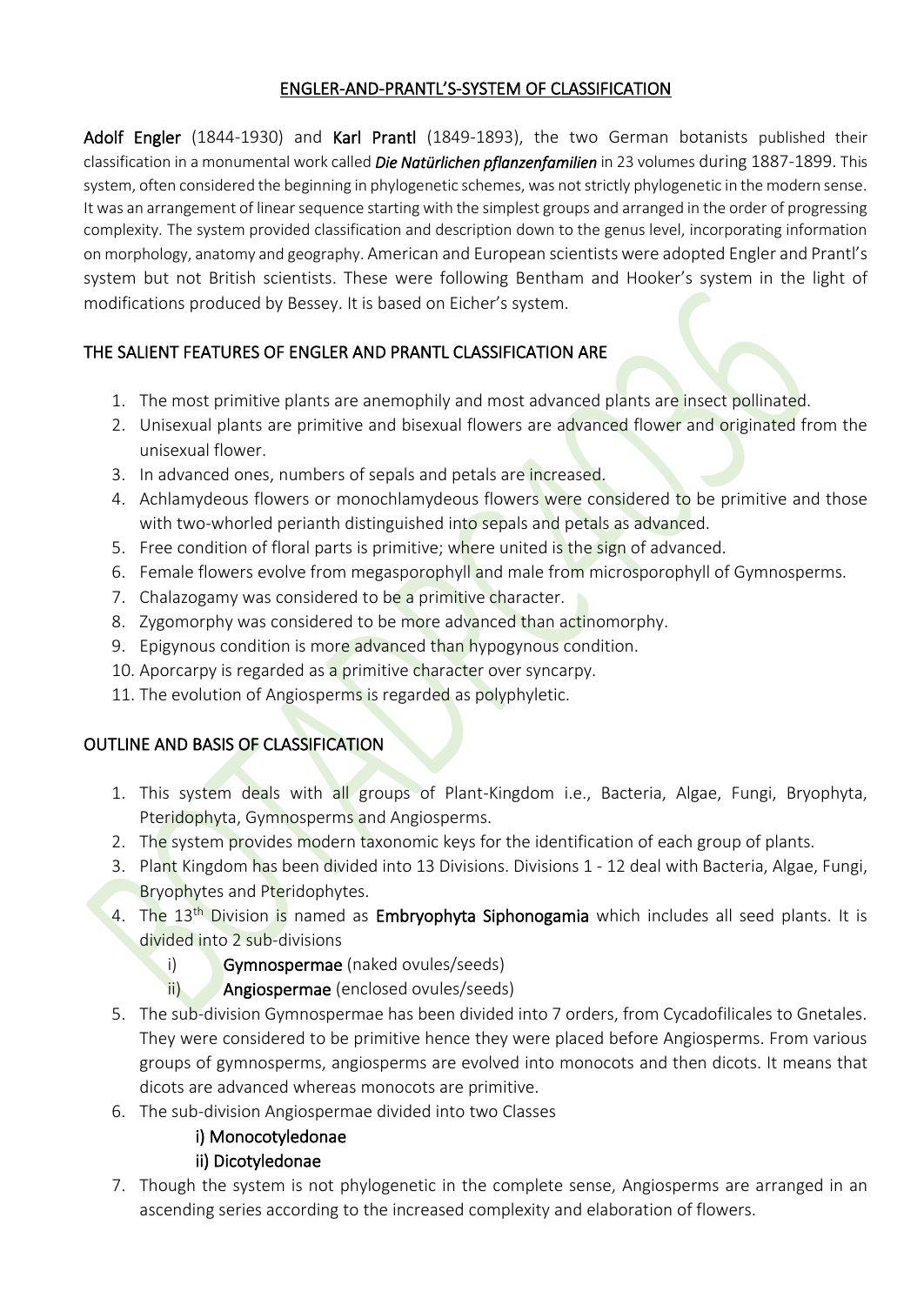8. They believed that Angiosperms are derived from a hypothetical group of plants called Protangiosperm related to an unknown taxon of extinct Gymnosperms.

Engler considered the monocot to be more primitive than dicot.

### MONOCOTYLEDONEAE:

The monocotyledoneae includes 11 Orders and 45 Families, commencing with First order Pandanales which possesses naked, unisexual flowers with Typhaceae as the beginning family and is considered to be most primitive.

It is followed by Helobiae which have naked unisexual flowers.

The Order Liliflorae includes both Liliaceae and Amaryllidaceae due to their close similarity although the former has hypogynous and the latter Epigynous flowers.

The family Orchidaceae is considered to be the most advanced one and it is placed at the end of the classification in the Order Microspermae.

The Order Glumaceae which includes Gramineae is the fourth Order and due recognition is not given to its advanced characters.

DICOTYLEDONEAE: The class Dicotyledoneae is divided into two sub-classes.

- i) Archichlamydeae, and
- ii) Sympetalae or Metachlamydeae

## I. Archichlamydeae

Engler united polypetalae and monochlamydeae into a separate group called Archichlamydeae in which dicot plants with sepals and petals free are included.

In this, the first families are achlamydeaous or Monochlamydeous and the later ones are dichlamydeous and polypetalous.

Thus, Monochlamydeae or Bentham and Hooker's system is not recognized and the families of this group are placed in Archichlamydeae. It has 33 Orders and 206 Families.

The first order being Verticillatae and Casuarinaceae as the starting family.

The Cassurinaceae included in Verticillatae is considered to be primitive on account of Chalazogamy.

The last order being Umbelliflorae with Cornaceae as the last family.

The first Orders of Archichlamydeae are Verticillatae, Piperales, Salicales, Garryales, etc. which has naked unisexual, wind pollinated flowers in catkins or aments.

These families with aments of wind-pollinated flowers are referred to a homogenous group called Amentiferae.

The achlamydeous families are followed by the Monochlamydeous ones the Centrospermae is the last Order having families with one whorl of perianth.

The dichlamydeous polypetalous families start with Rannales in which the flowers are spirocyclic or cyclic and hypogynous.

The apocarpy is recognized to be primitive.

In Polypetalae, orders end with Myrtiflorae and Umbelliflorea, which have Epigynous families.

## ii. Sympetalae or Metachlamydeae

The Sympetalae includes gamopetalous families. Sympetalae has 11 Orders with 52 Families.

The first Order being Ericales with Clethraceae as the starting family.

The last order is Campanulales with Asteraceae as the last family.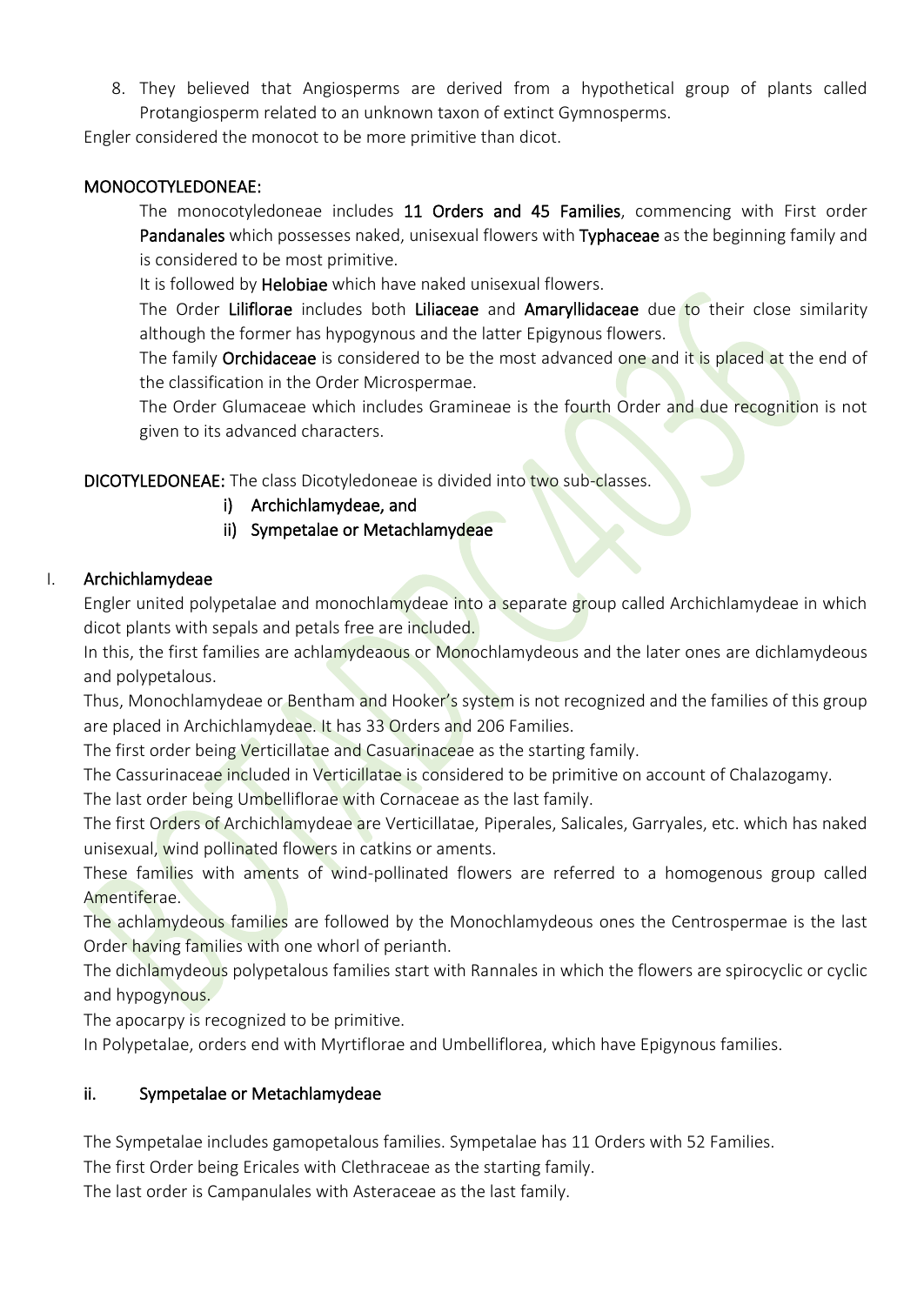The Orders Contortae and Tubiflorae include families of Bicarpellate of Bentham and Hookers, system which are hypogynous.

The Rubiales having Rubiaceae, Cucurbitales with Cucurbitaceae and Campanulales with Compositae are placed at the end of this sub-class.

These three Orders are placed at the end in Sympetaleae on account of its gamopetalous corolla overlooking its relationship with Passifloraceae as Bentham and Hooker is placed.

The placing of Composite at the end of Sympetalae is justified on account of several advanced features like.

- $\checkmark$  The presence of a captiulum
- $\checkmark$  Zygomorphy of ray florets.
- ✓ Unisexuality of ray florets.
- ✓ Adaptation of pollination and Excellent means of dispersal of its fruits.

### **MERITS**

- 1. It is a Phylogenetic system. Plant groups are arranged mostly according to evolutionary affinities (Primitive groups followed by advanced).
- 2. This system of classification is a development over Eichler in many respects.
- 3. The system deals with all groups of Plant-Kingdom Bacteria, Algae, Fungi, Bryophyta, Pteridophyta, Gymnosperms and Angiosperms.
- 4. It provides modern taxonomic keys for the identification of each group of plants.
- 5. Gymnosperms treated as a separate group and kept under separate sub-division. Its position before Angiosperms is very accurate and is in perfect accordance to the modem concept of evolution.
- 6. The position of Asteraceae (Compositae) as the last family of Dicot is very logical and accurate because it is the highest evolved family of Dicots.
- 7. The position of Orchidaceae at the end of Monocots is also very accurate and it is as the most evolved family of monocots.
- 8. Anatomical data were taken into consideration in this system of classification for the first time.
- 9. The large artificial group of Bentham and Hooker's system, monochlamydeae has been completely abolished, and its families have been distributed among the related forms with free petals in Archichlamydae series.

## DEMERITS:

- 1. Monocots have been considered to be more primitive than dicots; which does not correspond to the modern evolutionary evidences.
- 2. The concept of primitive flower (unisexual, achlamydous) is against the modern concept of evolution.
- 3. Combining Achlamydeous families with Polypetalous families to form Archichlamydeae is not desirable as it has resulted in the formation of a very large group 33 Orders and 206 families.
- 4. The system is not of much practical utility.
- 5. Amentiferae and Centrospermae placed at the beginning of Ranales.
- 6. Helobae with naked flowers is placed in between Pandanales and Glumiflorae.
- 7. Derivation of bi-sexual flower from unisexual.
- 8. Parietal placenta is advanced over axile placentation.
- 9. Derivation of dichlamydeous flower (perianth in two series) from monochlamydeous ones (perianth in single series) is objectionable.
- 10. Derivation of entomophily from anemophily.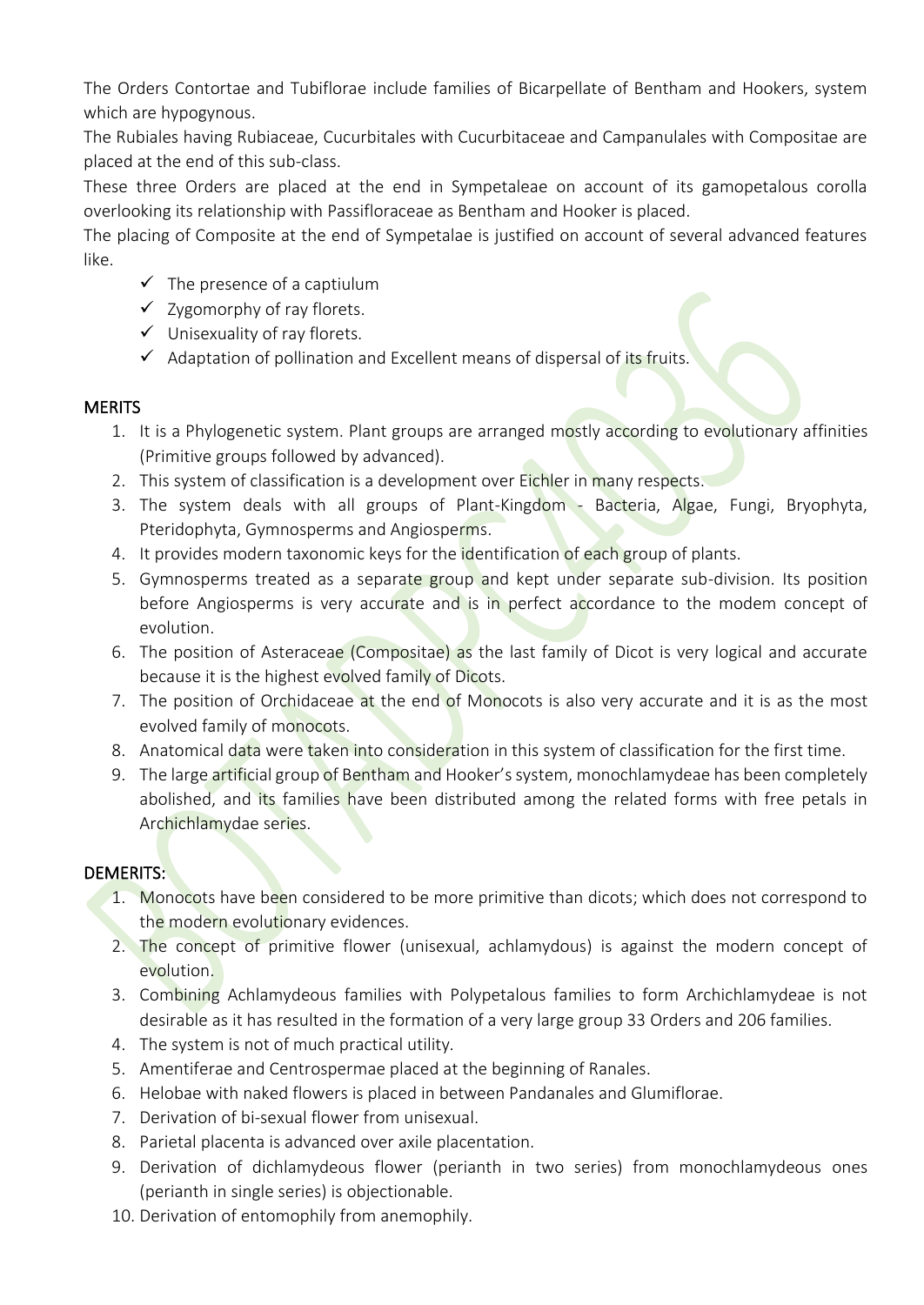#### The system of Engler and Prantl is very much criticized on account of the following reasons:

- 1. Phylogenetically, it is not possible to envisage any relationship between the achlamydeous families of Angiosperms with any of the Gymnospermous stock that could be the ancestors.
- 2. Parkin and Hutchinson consider that Angiosperms have evolved in a monophyletic manner.
- 3. Chalazogamy is not a primitive character.
- 4. Evidence from floral anatomy shows that the naked flowers of amentiferous families are not primitively simple but simple due to reduction and disappearance of perianth.
- 5. The presence of vestigial traces shows that the perianth parts are suppressed.
- 6. Engler's system considers unisexual flowers as primitive.
- 7. But there is more conclusive evidence on the basis of floral anatomy to show that unisexual condition is derived from the bisexual one by suppression of either stamens or gynoecium.
- 8. The occurrence of vestigial vascular races, presence of staminodes in female flowers and pistillode in female flower support this view.
- 9. Wind-pollination in Angiosperms is not primitive and Parkin considers that it is secondarily derived from entemophilous condition due to reduction of perianth.
- 10. The evidence from anatomy, palynology, etc. is more convincing to conclude that Ranalian stock is primitive and that the flower of Magnolia represents a primitive Ranalian flower.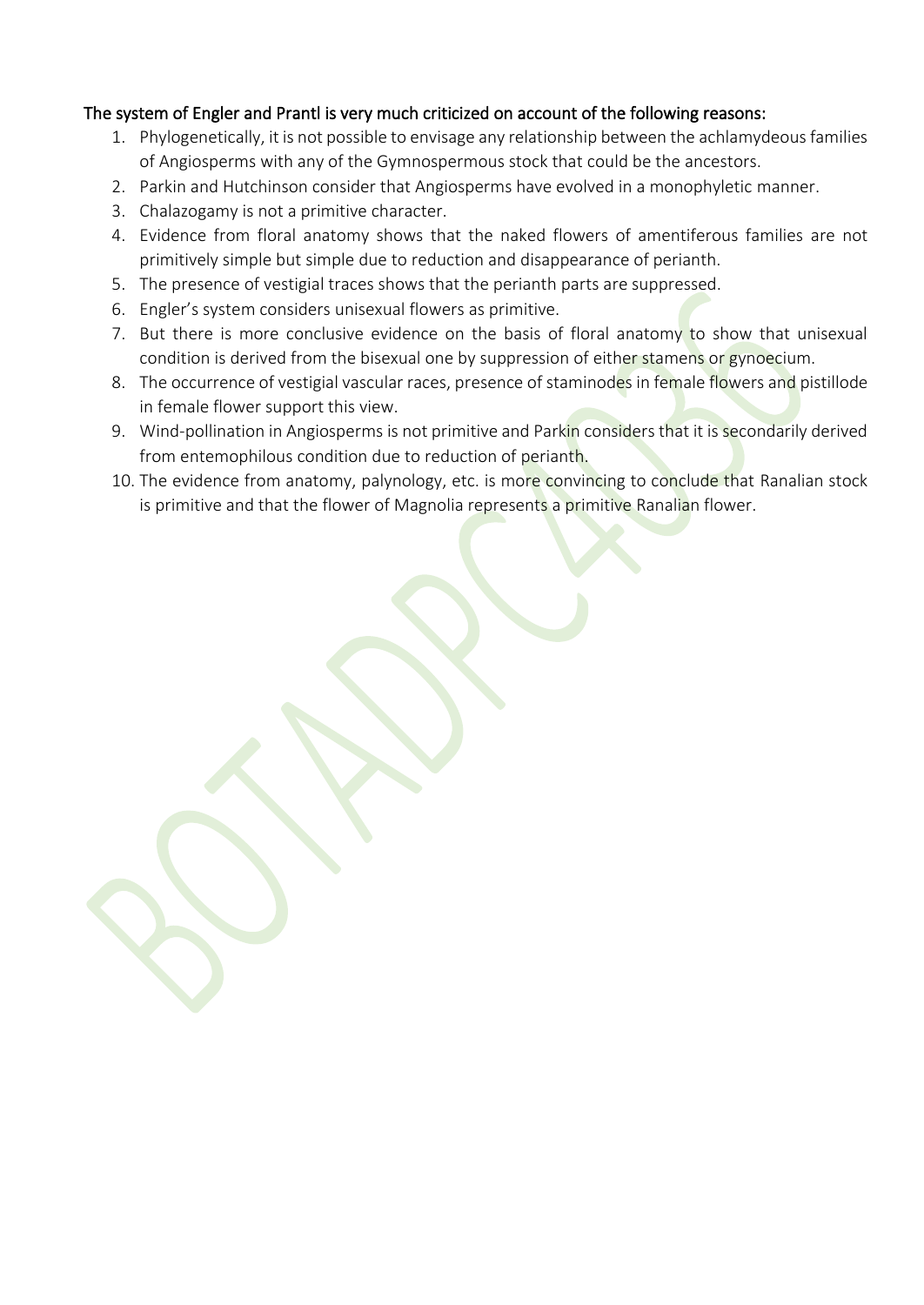| Kingdom      |                                                                                                                                                                                                                                                                                                                        | Plantae                              |
|--------------|------------------------------------------------------------------------------------------------------------------------------------------------------------------------------------------------------------------------------------------------------------------------------------------------------------------------|--------------------------------------|
| Divisions    | i)<br>Schyzophyta<br>ii)<br>Myxomycetes<br>iii)<br>Flagellatae<br>Dinoflagellatae<br>iv)<br>Heterocontae<br>v)<br>Bacillariophyta<br>vi)<br>vii) Conjugate<br>viii) Chlorophyceae<br>Charophyta<br>ix)<br>Phaeophyceae<br>x)<br>Rhodophyeae<br>xi)<br>xii) Eumycetes<br>xiii) Archeogonatae<br>Embryophyta Siphonogama |                                      |
| Subdivisions | А.<br>Gymnospermae                                                                                                                                                                                                                                                                                                     | В.<br>Angiospermae                   |
| Class        | Cycadofilicales<br>1.<br>Cycadales<br>2.<br>3.<br><b>Bennettitales</b><br><b>Ginkgoales</b><br>4.<br>Cordaitales<br>5.<br>Coniferales<br>6.<br><b>Gnetales</b><br>7.                                                                                                                                                   | 1.Monocotyledonae<br>2.Dicotyledonae |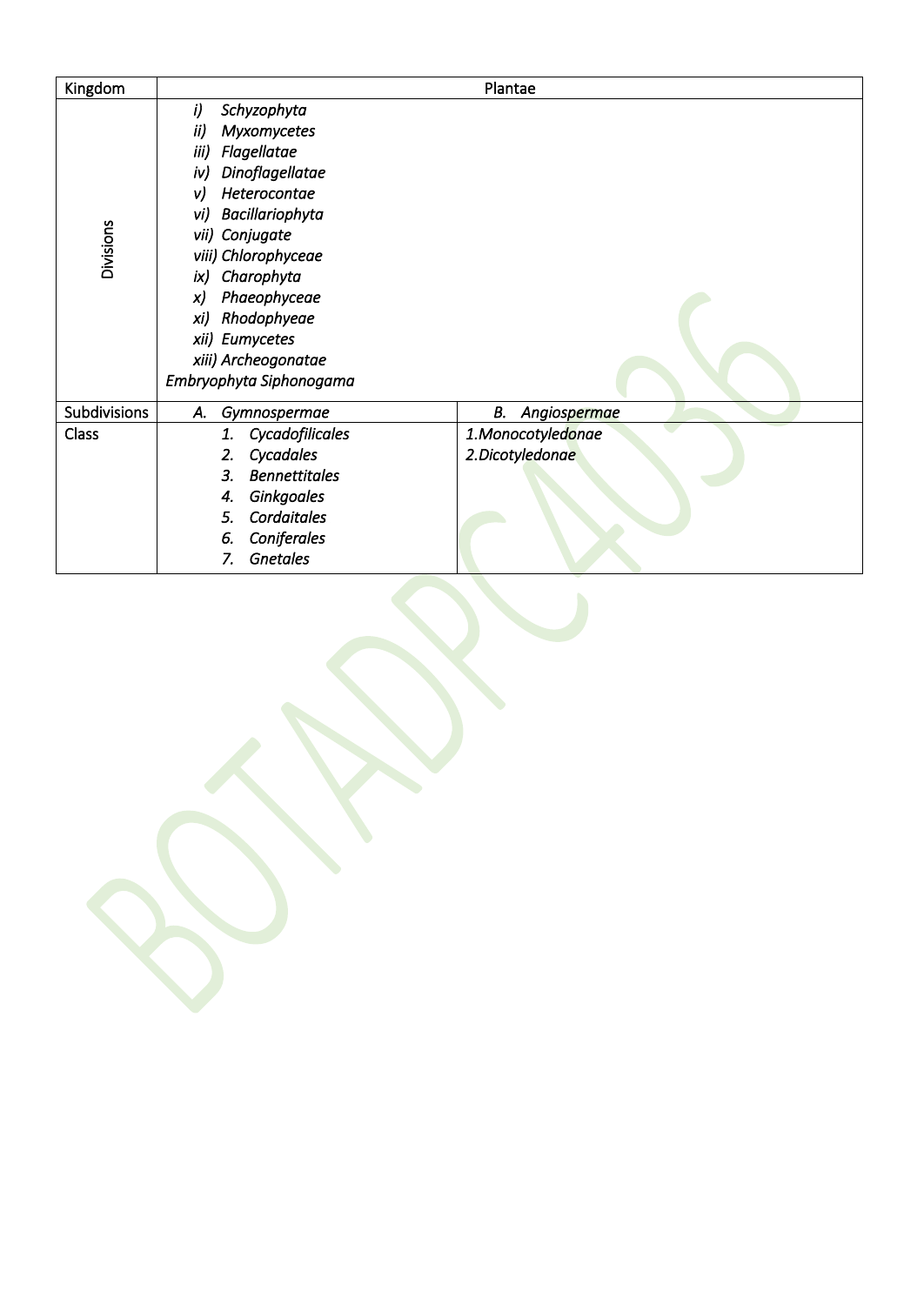